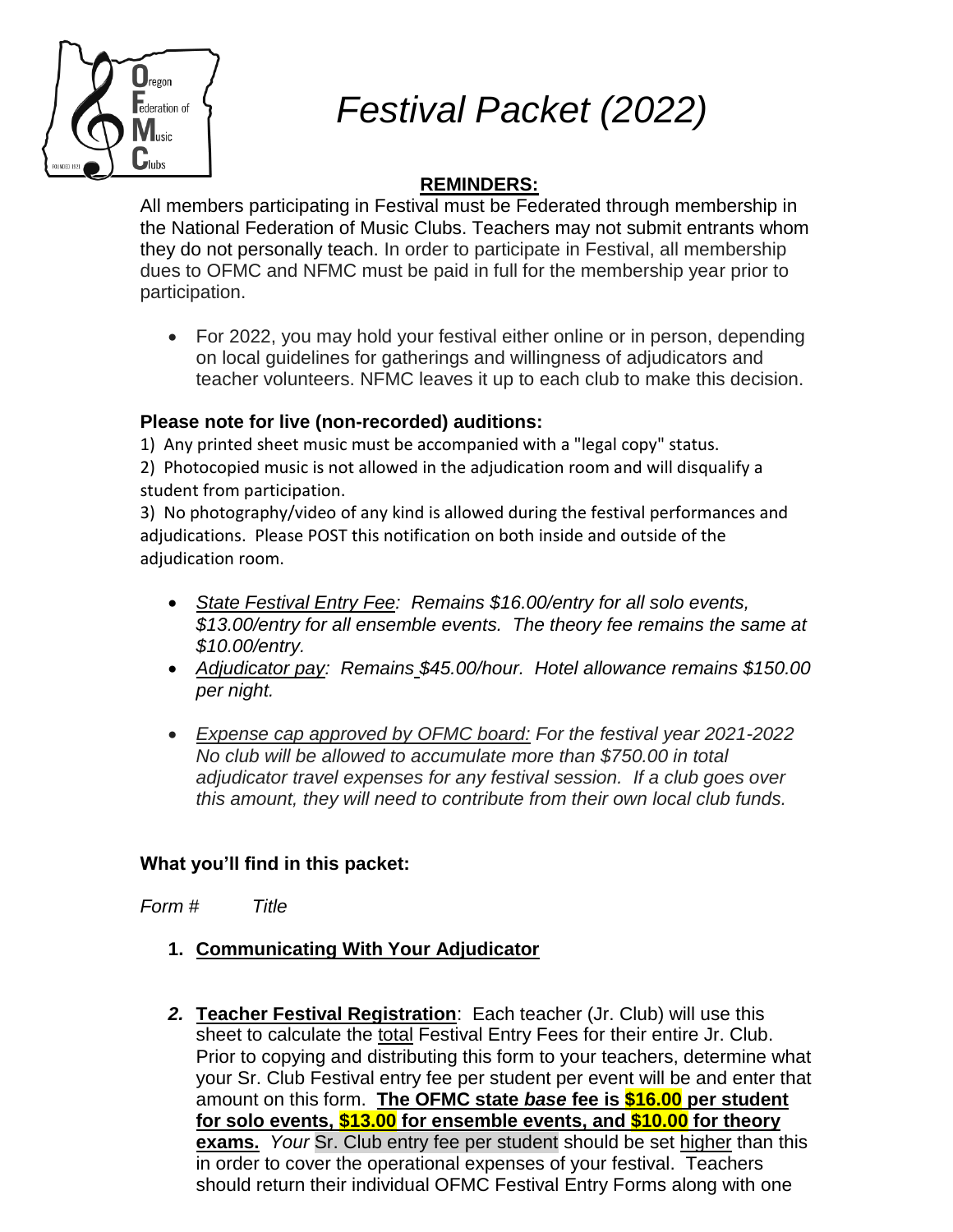check to a designated person in your club. Deposit this money in your Sr. Club bank account, and then fill out **Form #3** of this packet- "Sr. Club Festival Entry Fee Report."

- 3. **Sr. Club Festival Entry Fee Report:** After collecting and depositing all of the Festival Entry Fees from your teachers, please fill out this form and make one copy for your records. Forward one check from your Sr. Club checking account to the OFMC Treasurer as soon as possible.
- 4. **Festival Signup – Volunteers:** Either use this form or use it as a template to create your own form to assist with signing up teachers for volunteer help during your Festival. Teachers are required to volunteer their time to help in order for their students to participate in Festival.
- 5. **Festival Adjudicator Evaluation: Copy and distribute** to your teachers.
- **6. Adjudicator Contract:** Must be returned to the Treasurer four weeks prior to your Festival. New this year: separate contract for online adjudications.
- 7. **Adjudicator Expense Report**: Give these to your adjudicator before your Festival. They will use it to keep track of their hours and expenses. Following Festival, they should return it to you. Verify the information on the report, make one copy for your records, and then forward to the State Festival Chairman. New this year: separate expense report for online adjudications.
- 8. **Festival Supplies Request:** Due 6 weeks prior to your festival. Make estimates based on last year's Festival if you're unsure.
- 9. **Gold Cup Order Form (9a) and Instructions (9b):** Follow instructions on the form! Be sure to read the Instructions (9b) which provide more details. Remember to allow **at least 4 weeks** to receive your cup from the time of your order, and remember that the 5<sup>th</sup> Grand and 6th *President* cups require additional paperwork (NFMC Form JR 4-1).
- 10.**Gold Cup Tally:** Follow instructions on that form. Due back by June 1 to the State Festivals Chairman.
- 11.**OFMC Festival Entry Form (Junior/Adult):** This is the *suggested* entry form for your Festival entrants. Fill in the following information pertaining to your club: **Area** (Festival Sr. Club), **Entry Fees** (total state fees plus club fees), **Deadline for Entries**, and **Send Entries To**. Then, copy and distribute to the teachers in your club. Be sure that all individual entry forms come back **signed** by the teacher. If you choose to create or use your own form unique to your area, please notify the State Festival Chairman.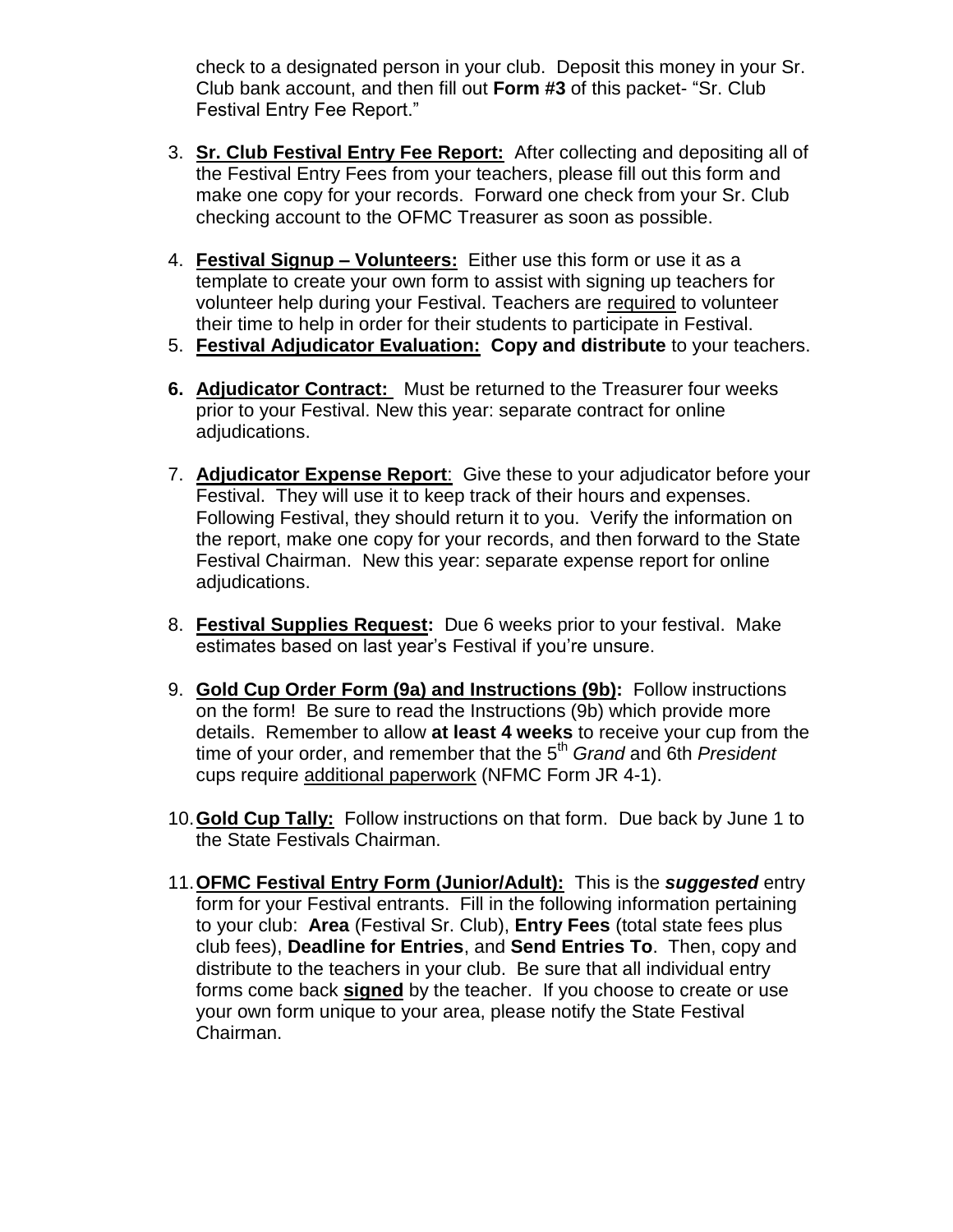### Important NFMC (National) Forms

### **The forms below can be found at the OFMC website under "Forms:" www.oregonfmc.org**

### **JR 3-3 and JR 3-4:**

 $\triangleright$  These are Festival summary reports that are to be turned into the State Festival Chairman no later than 2 weeks following your festival. Always keep one copy for your records before mailing. Emailing forms is preferred.

### **JR 3-13**

 **Specially Capable Junior Musicians Official Application**: This form can be found and downloaded as needed from the OFMC Website.

### **JR 3-9**

 **Rating Sheet For Festivals:** This is the NFMC rating sheet that adjudicators are required to use for every student. **It may not be altered**, but adjudicators should be aware that they are not obligated to utilize every aspect of this form.

### **JR 3-9A**

 **Festival Ratings Definitions**. Adjudicators will be asked to follow these guidelines. Encourage your teachers to be aware of these definitions! This form can be found and downloaded as needed from the OFMC Website listed above.

### **JR 3-17**

 **Festivals Poster**: You may order these directly by contacting NFMC Headquarters. The Poster is publication JR 3-17.

### **JR 4-1**

 **Grand Cup (5th) and President's Cup (6th) Approval form**: This must be filled out by the teacher and submitted along with an OFMC cup request as outlined in the instructions above.

### **Good luck with your Festivals this year!**

### **Please do not hesitate to contact me with questions.**

**Anna Cosma, OFMC Festival Chairman 19038 SW Tile Flat Rd. Beaverton, OR 97007 (503) 432-3361 ~ [themusicalpiano@gmail.com](http://themusicalpiano@gmail.com/)**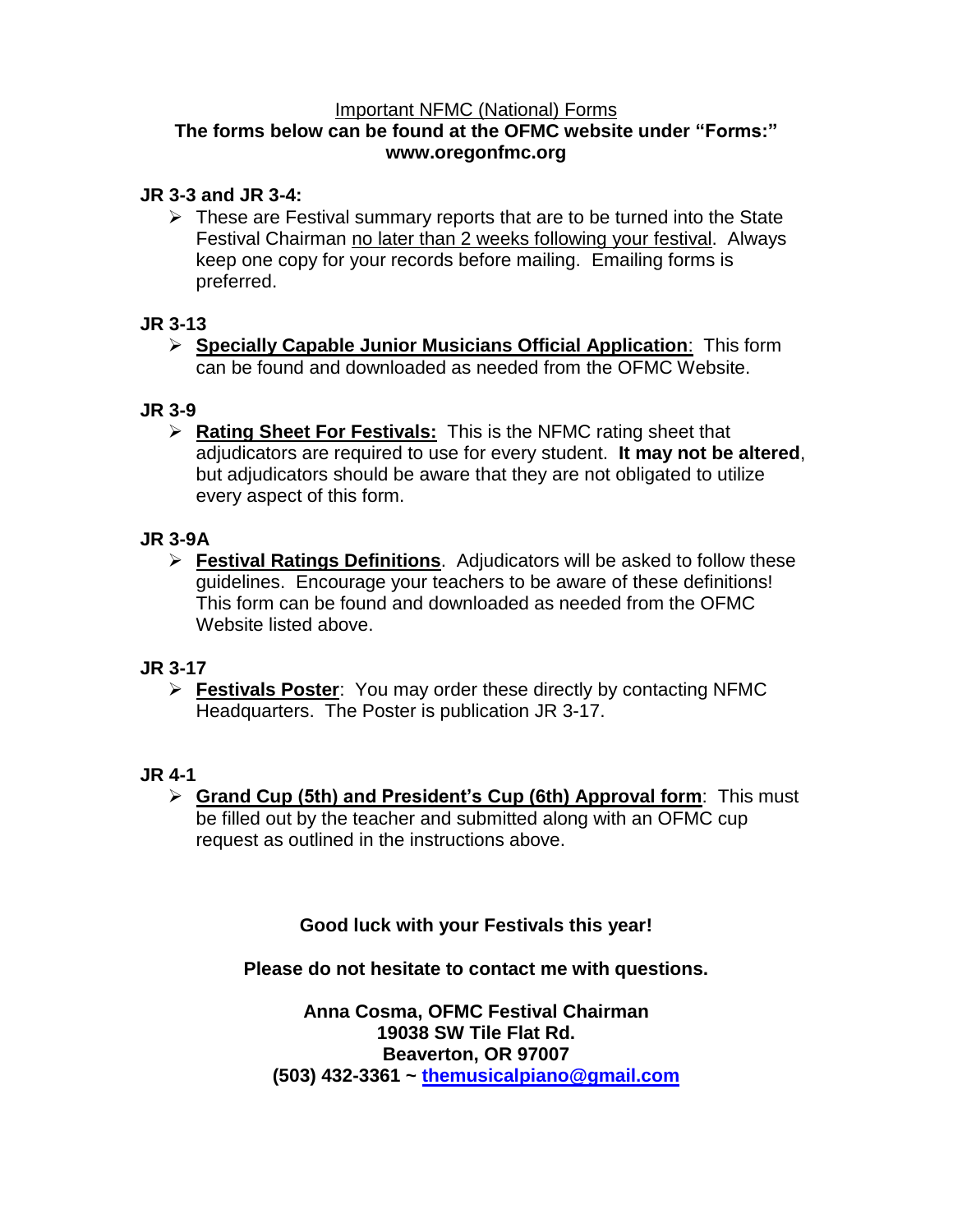

## **1. Communicating With Your Adjudicator**

### **Before Festival**

- $\triangleright$  Discuss the adjudicator quidelines posted under the Forms tab at *oregonfmc.org.*
- $\triangleright$  Discuss with your adjudicator your protocols if holding an in person festival. If holding an online festival, discuss how that will work and make sure your adjudicator is comfortable with the process.
- $\triangleright$  Make sure your Adjudicator knows your Festival location, as well as the hours they will be adjudicating each day. Be sure to "cushion" your Adjudicator's arrival time by **at least** 30 minutes to insure your Festival starts on time and stays on schedule.
- $\triangleright$  Make hotel arrangements for the Adjudicator, if necessary. OFMC may now be billed directly for adjudicator lodging expenses. (If so, arrange this *in advance* with your adjudicator, the hotel, and the OFMC treasurer.) OFMC pays **up to** \$150 per night for hotel expenses. Adjudicator is responsible for any additional expenses.
- $\triangleright$  Shortly before Festival, have a short conference with your adjudicator to get to know them and to answer any questions they may have.
- $\triangleright$  Give your Adjudicator the enclosed expense sheet for time, mileage, and accommodations (if applicable). This form must be filled out by your Adjudicator, signed by you, and then submitted to the State Festival Chairman within one week following your Festival. Copies of meal receipts are **not** required. Hotel receipts **are** required unless OFMC is billed directly.
- Copy and distribute the Adjudicator Evaluation forms and *distribute to every participating festival teacher* in your club and encourage the feedback.

### **During Festival**

- $\triangleright$  Insure that there is no interaction between judges, parents, and teachers before, during, or after the festival about grades, selection of music, level of achievement, and apparel. ALL problems or concerns are to be directed only to you, the Festival Chairman. If a problem arises and cannot be resolved locally, please contact the State Chairman.
- $\triangleright$  Please make an effort to ensure that judges do not know the teachers of the students.

### **Following Your Festival**

- $\triangleright$  Collect the Adjudicator Evaluation Forms from teachers and submit them to the State Chairman.
- $\triangleright$  Send your Adjudicator a small gift and note of thanks for their time and effort. The money for this gift comes from your Senior Club expenses.
- $\triangleright$  Mail or email your adjudicator's expense worksheet to the State Chairman.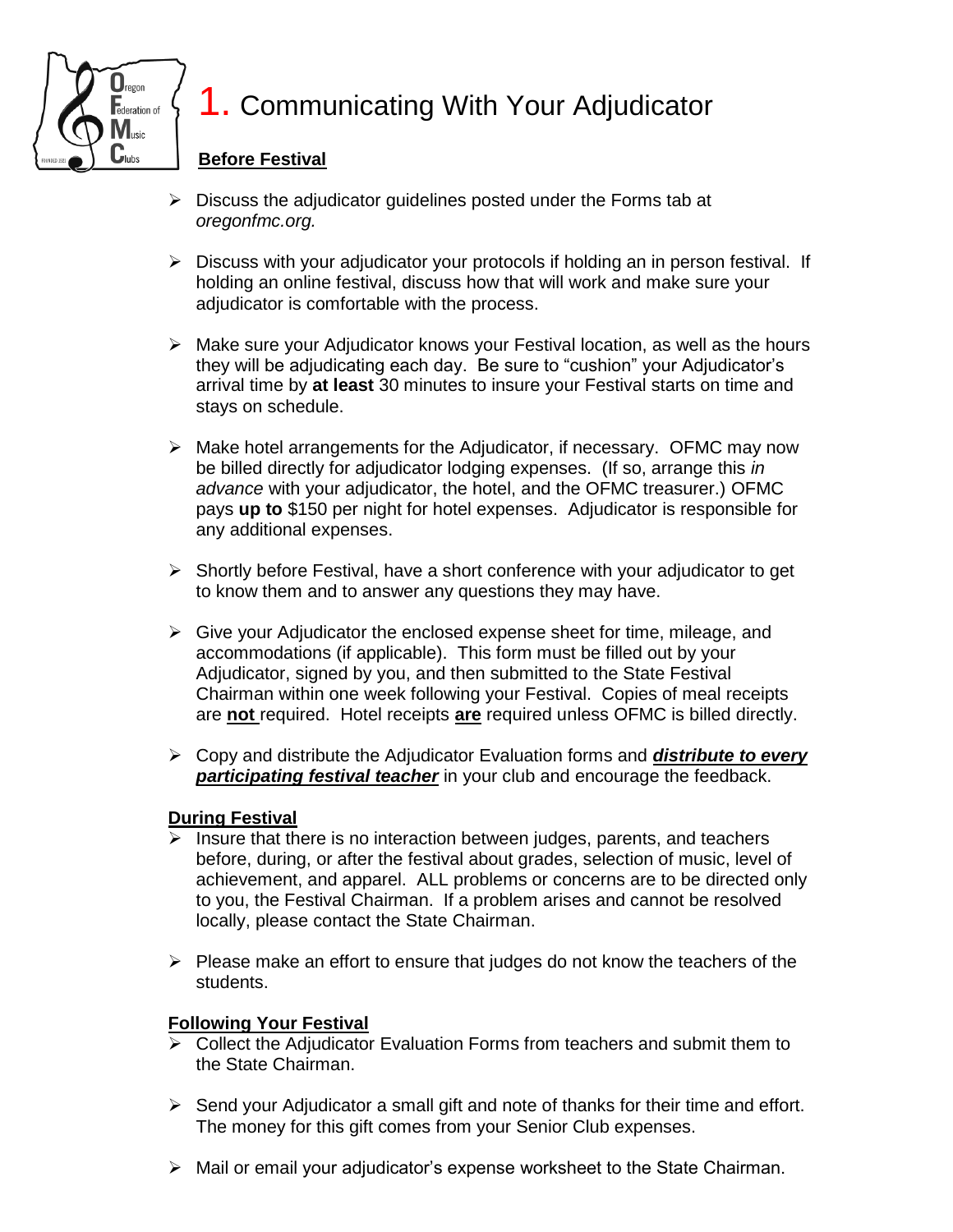



**Instructions To Chairman:** Distribute one of these forms to every teacher. \*(Available at www.oregonfmc.org, under Forms)

**Instructions To Teachers:** Use this sheet to calculate the total Festival Entry Fees for your entire Jr. Club Studio. Make one copy of this form for your records. Attach your individual Festival Entry Forms along with one check to this form and send to:

Senior Club Festival Chairman\_\_\_\_\_\_\_\_\_\_\_\_\_\_\_\_\_\_\_\_\_\_\_\_\_\_\_\_\_\_\_\_\_\_\_\_\_\_\_

|                | Solo                                                         |                 |
|----------------|--------------------------------------------------------------|-----------------|
|                | Ensemble                                                     |                 |
|                | Theory                                                       |                 |
| Sr. Club Fees: |                                                              |                 |
|                |                                                              | Solo            |
|                | $\mathbf{s}$                                                 | <b>Ensemble</b> |
|                | \$                                                           | <b>Theory</b>   |
|                | Multiply students x Fees for each category, and total below: |                 |

Teacher Name/Jr. Club\_\_\_\_\_\_\_\_\_\_\_\_\_\_\_\_\_\_\_\_\_\_\_\_\_\_\_\_\_\_\_\_\_\_\_\_\_\_\_\_\_\_\_\_\_

Entry deadline set by Senior Club Chairman\_\_\_\_\_\_\_\_\_\_\_\_\_

### FESTIVAL General Rules and Reminders

- No photography of any kind is allowed in the audition room during any performance. Please tell all parents!
- No photocopied music is allowed. Entrants with photocopied music *will be disqualified.*
- Arrive at the Festival site early with your music.
- There is to be no interaction between judges, parents and teachers before, during or after the Festival regarding grades, selection of music, level of achievement, and/or apparel. ALL problems or concerns are to be directed to the Festival Chairman.
- The teacher is responsible for selecting appropriate music, assisting at the Festival site, and meeting all deadlines.
- *Read* your NFMC Festivals Bulletin! (Especially pages 1 through 5.)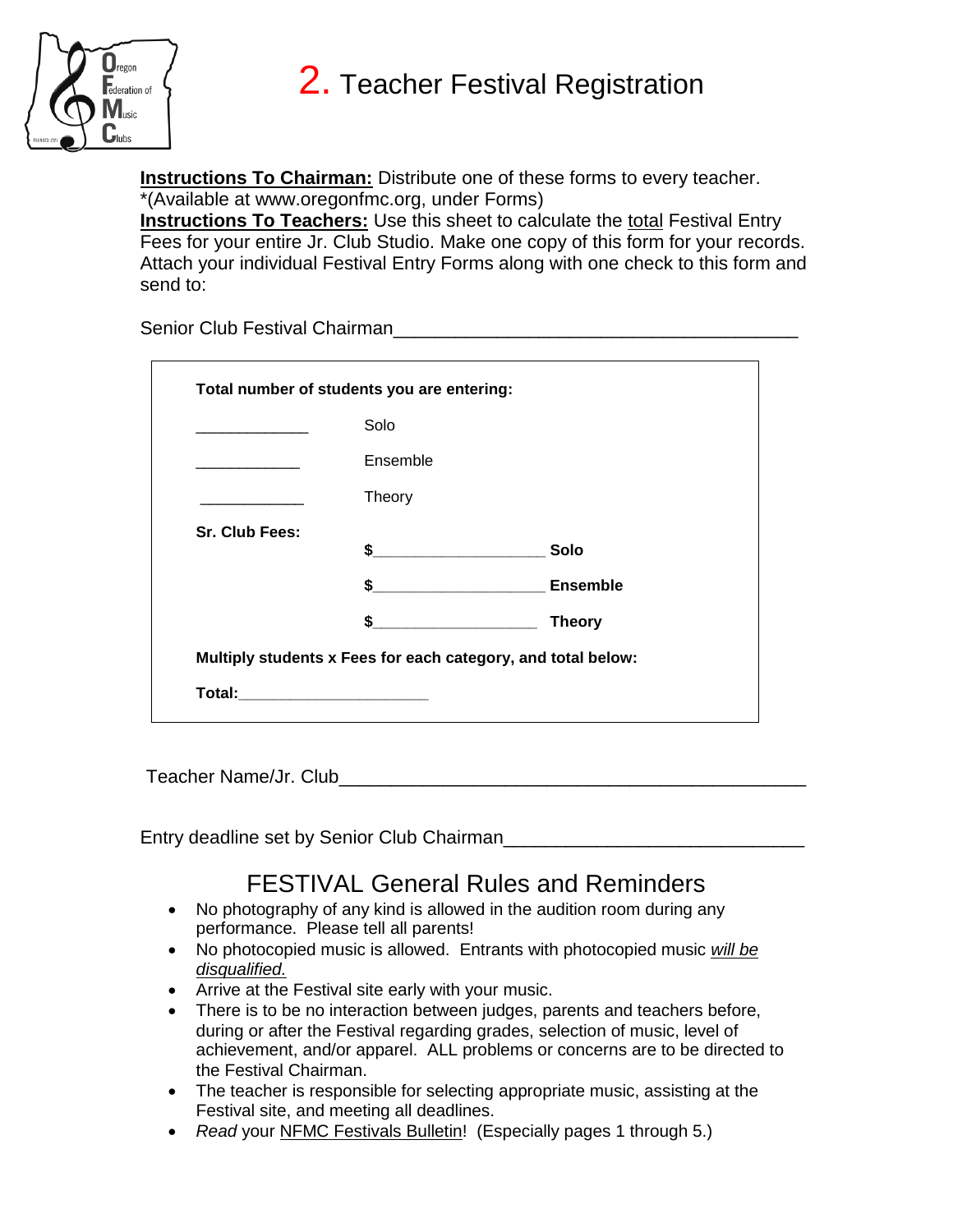

3. Senior Club Festival Entry Fee Report

Senior Club \_\_\_\_\_\_\_\_\_\_\_\_\_\_\_\_\_\_\_\_\_\_\_\_Chairman \_\_\_\_\_\_\_\_\_\_\_\_\_\_\_\_\_\_\_\_\_\_\_\_\_\_\_\_\_\_\_\_\_\_\_

**Instructions To Chairman:** Please fill out this form and make one copy for your records. Collect and deposit all of the Festival Entry Fees from your teachers. Forward *one* check from your Sr. Club account to the **OFMC Treasurer** as soon as all of your entries from all teachers are in.

|                    |                                                        | <b>Total Club Entries:</b> |         |
|--------------------|--------------------------------------------------------|----------------------------|---------|
|                    |                                                        | Solo Ensemble Ensemble     | _Theory |
| <b>State Fees:</b> |                                                        |                            |         |
|                    | \$16.00 per entry instrumental                         |                            |         |
|                    |                                                        |                            |         |
|                    |                                                        |                            |         |
|                    | \$13.00 per entry ensemble<br>\$10.00 per entry theory |                            |         |
| Totals:            |                                                        |                            |         |
|                    | $$$ ensemble                                           |                            |         |

**OFMC Treasurer's address**: Deborah Butler 15805 S. Abiqua Rd NE Silverton, OR 97381 503.932.0514 - *[butlers9@frontier.com](mailto:butlers9@frontier.com)*

| <b>OFMC TREASURER ONLY</b> |
|----------------------------|
|----------------------------|

| Received on: |  |
|--------------|--|
|--------------|--|

| Check #: |
|----------|
|----------|

Notes: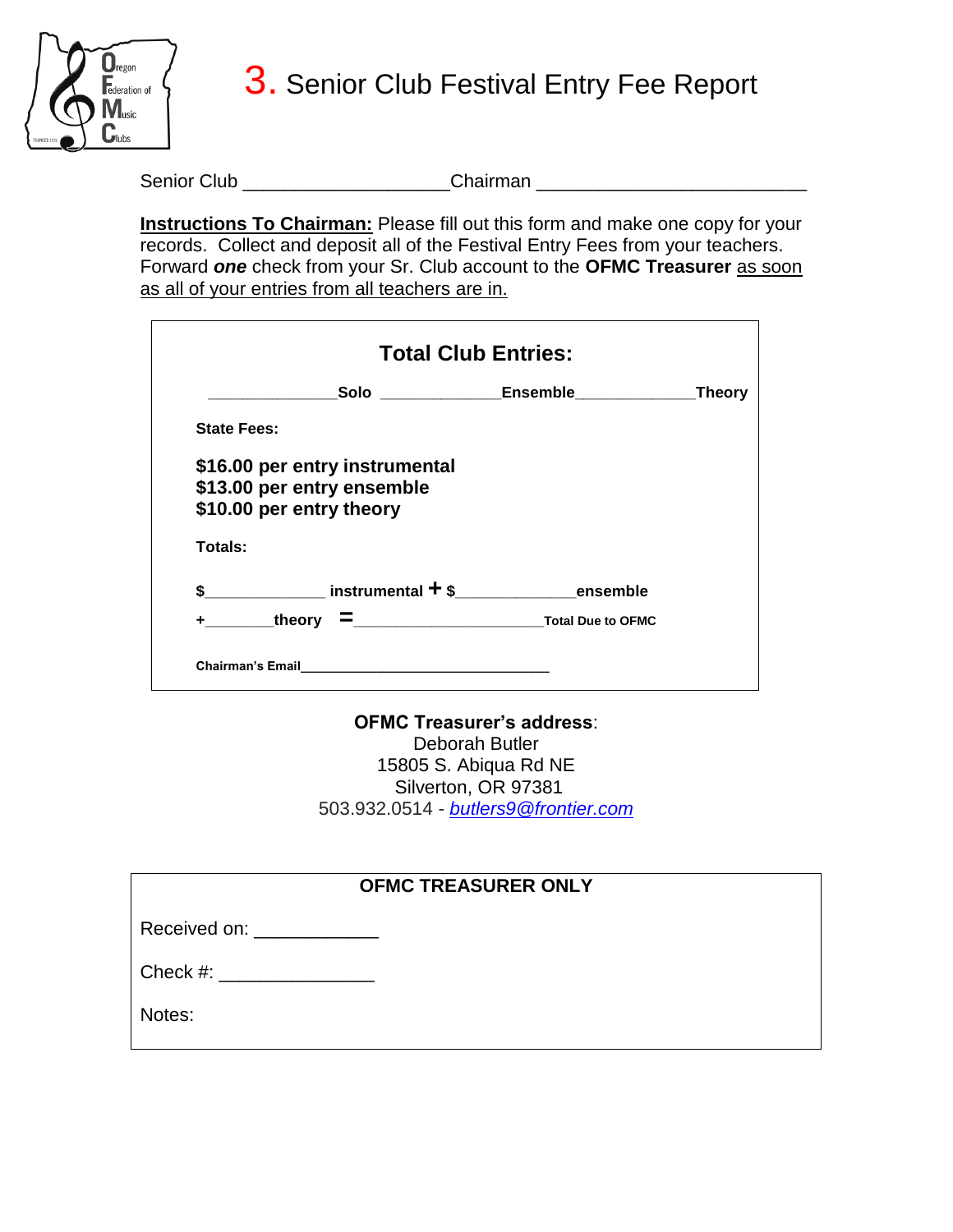

Area/Sr. Club Name \_\_\_\_\_\_\_\_\_\_\_\_\_\_\_\_\_\_\_\_\_\_\_\_\_\_\_\_\_\_\_\_\_\_\_\_\_\_\_\_\_\_\_\_\_\_\_\_\_\_\_\_\_\_\_\_\_

Sr. Club Festival Coordinator

### **!!REMINDER!! 2 Teachers/Volunteers are required to be present at all** *times. This is a National rule!*

- **Reception: Prepare students for class performance. Assign numbers, look over music.**
- **Awards Desk: Prepare student documents/Certificates/paperwork. Record grades. Submit grades to Data Manager.**
- **Recital Hall Hostess: Bring students from reception area and seat them in Recital Hall. After performances, dismiss students back to reception area to receive paperwork. There is to be no contact between teachers and students, once the students have entered the recital area.**

**YEAR: DATE(S)**

#### **TEACHER NAME**

| <b>DATE</b>                         | <b>MON</b> | <b>TUE</b> | <b>WED</b> | <b>THU</b> | <b>FRI</b> | <b>SAT</b> |
|-------------------------------------|------------|------------|------------|------------|------------|------------|
| 8:15am-1:00pm<br>Reception          |            |            |            |            |            |            |
| 8:15am-1:00pm<br><b>Awards Desk</b> |            |            |            |            |            |            |
| 8:15am-1:00pm<br>Recital Hall       |            |            |            |            |            |            |
| <b>LUNCH</b><br>1:00pm-2:00pm       |            |            |            |            |            |            |
| 1:45pm-5:00pm<br>Reception          |            |            |            |            |            |            |
| 1:45pm-5:30pm<br><b>Awards Desk</b> |            |            |            |            |            |            |
| 1:45pm-5:00pm<br>Recital Hall       |            |            |            |            |            |            |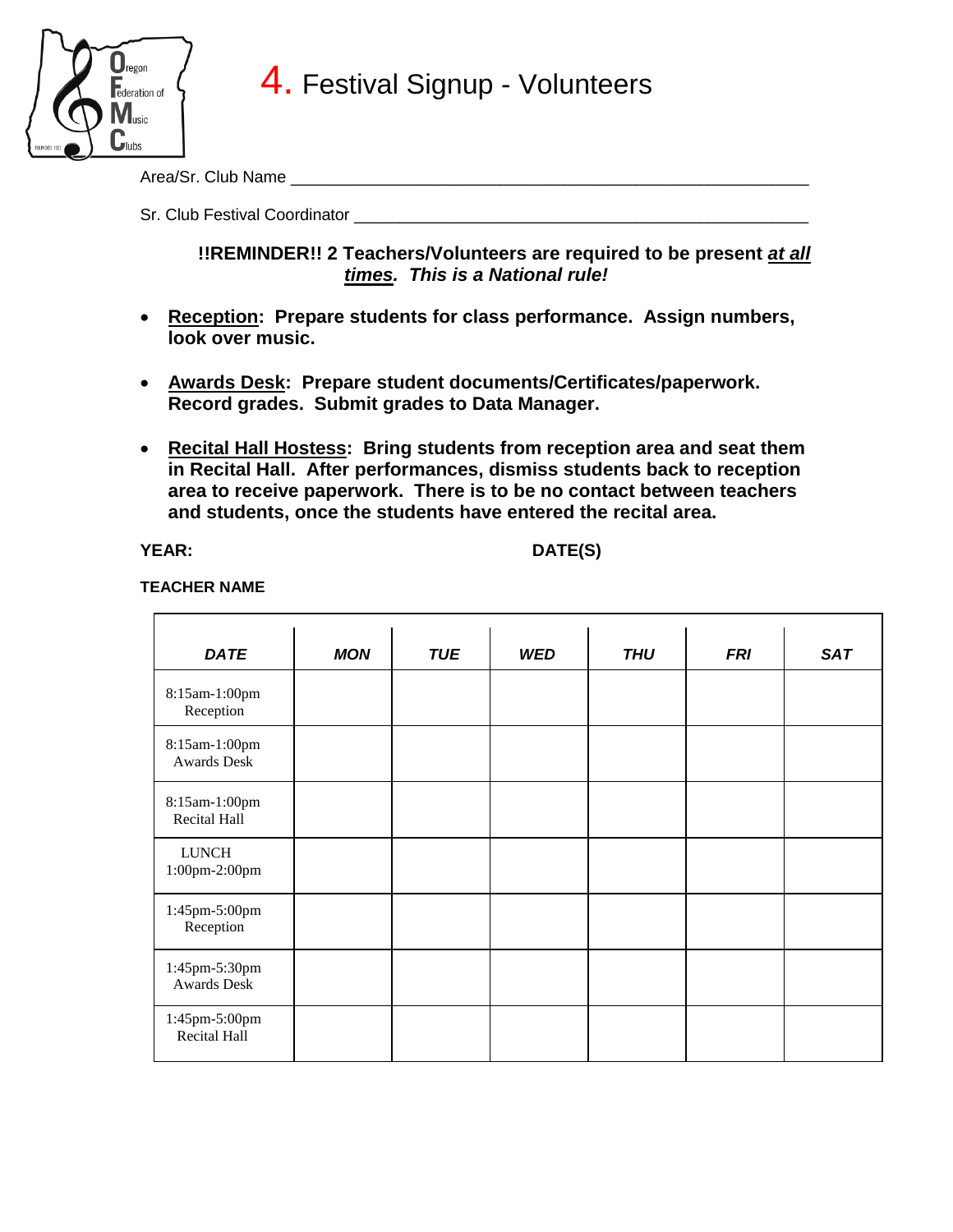### 5. Adjudicator Evaluation



| Adjudicator          | Area/Sr. Club |
|----------------------|---------------|
| Your Name (optional) |               |

- 1. Did the Adjudicator arrive on time and keep on schedule?
- 2. Did the Adjudicator rate participants in terms of what can reasonably be expected at their age level and in the event(s) entered?
- 3. Did the adjudicator emphasize positive aspects each performance while giving constructive criticism and suggestions for improvements?
- 4. Did the Adjudicator support the grade given with objectively stated written comments?
- 5. Did the adjudicator indicate specific strengths and weaknesses by using as many of the Rating Sheet categories as appropriate?
- 6. Please list any problems or issues that came up during your Festival.
- 7. Would you recommend OFMC hire this adjudicator for future Festivals? Why or why not?
- 8. Would you like this adjudicator to return to your area in the future? Yes\_\_\_ No Please explain.
- 9. Please use the remainder of this form and the reverse side for any additional comments. Thank you for your feedback!!

After Festival, please fill out and return to:

Anna Cosma, OFMC Festival Chairman 19038 SW Tile Flat Rd. Beaverton, OR 97007  $(503)$  432-3361 ~ [themusicalpiano@gmail.com](http://themusicalpiano@gmail.com/)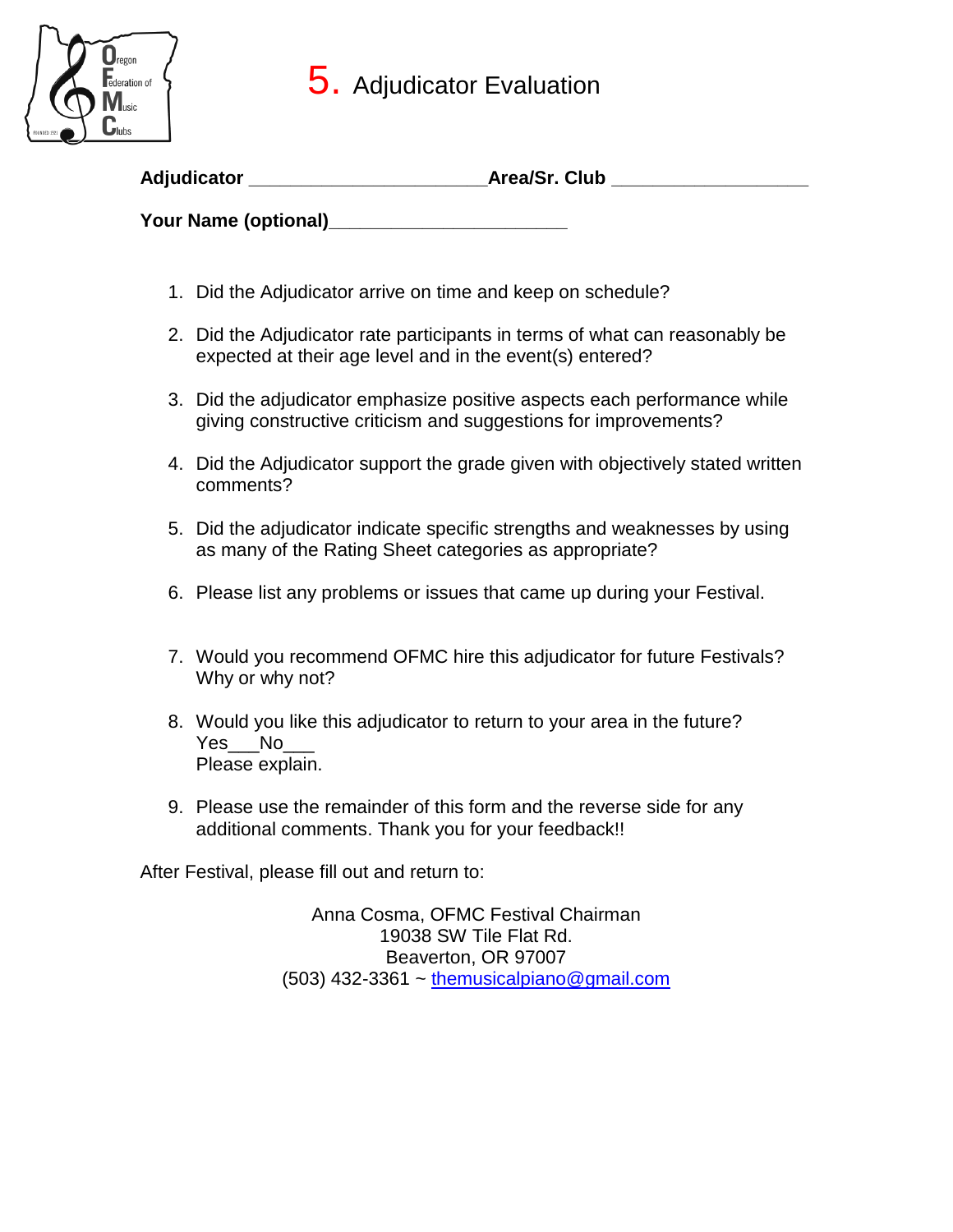### 6a. Adjudicator Contract – Live Festival

|              | lregon<br>ederation of<br>IV<br>lusic |  |
|--------------|---------------------------------------|--|
| FOUNDED 1921 | llubs                                 |  |

|                                                                                                      | <b>First</b>                                                                                                                                               |  |
|------------------------------------------------------------------------------------------------------|------------------------------------------------------------------------------------------------------------------------------------------------------------|--|
|                                                                                                      |                                                                                                                                                            |  |
| Phone (best number to reach you)                                                                     |                                                                                                                                                            |  |
|                                                                                                      |                                                                                                                                                            |  |
|                                                                                                      |                                                                                                                                                            |  |
| Please list all Districts/Sr. Clubs for which you are adjudicating__________________________________ |                                                                                                                                                            |  |
| *Contract must be signed and return 4 weeks prior to start date*                                     |                                                                                                                                                            |  |
|                                                                                                      | <b>Compensation:</b> \$45.00 per hour                                                                                                                      |  |
|                                                                                                      | <b>Mileage Reimbursement:</b> IRS rate at time of compensation.                                                                                            |  |
|                                                                                                      | Food Allowance Per Day: \$25.00 Out of Town. \$10.00 in town.                                                                                              |  |
|                                                                                                      | <b>Hotel:</b> Up to \$150.00 per night, if applicable.                                                                                                     |  |
|                                                                                                      | Receipts are not required for meal reimbursement. Receipts are required for<br>hotel reimbursement. There is a \$750 limit on adjudicator travel expenses. |  |
| Have you ever been convicted of, or charged with, a felony? $\Box$ Yes                               | $\Box$ No                                                                                                                                                  |  |
|                                                                                                      |                                                                                                                                                            |  |

I hereby attest to the best of my knowledge that the above information is both true and accurate.

Dated this\_\_\_\_\_\_\_ day of \_\_\_\_\_\_\_\_\_\_\_\_\_\_\_\_\_\_\_\_\_\_\_\_\_, 20\_\_\_\_\_\_\_\_.

\_\_\_\_\_\_\_\_\_\_\_\_\_\_\_\_\_\_\_\_\_\_\_\_\_\_\_\_\_\_\_\_\_\_\_\_\_\_\_\_\_\_\_\_\_\_\_\_\_\_\_\_\_\_\_\_\_ *Adjudicator Signature*

\*This form and adjudicator guidelines and other helpful information are available under the Forms tab on *oregonfmc.org*

> *Please return this contract to: Deborah Butler, OFMC Treasurer 15805 S. Abiqua Rd NE Silverton, OR 97381 503.932.0514* ~ *[butlers9@frontier.com](mailto:butlers9@frontier.com)*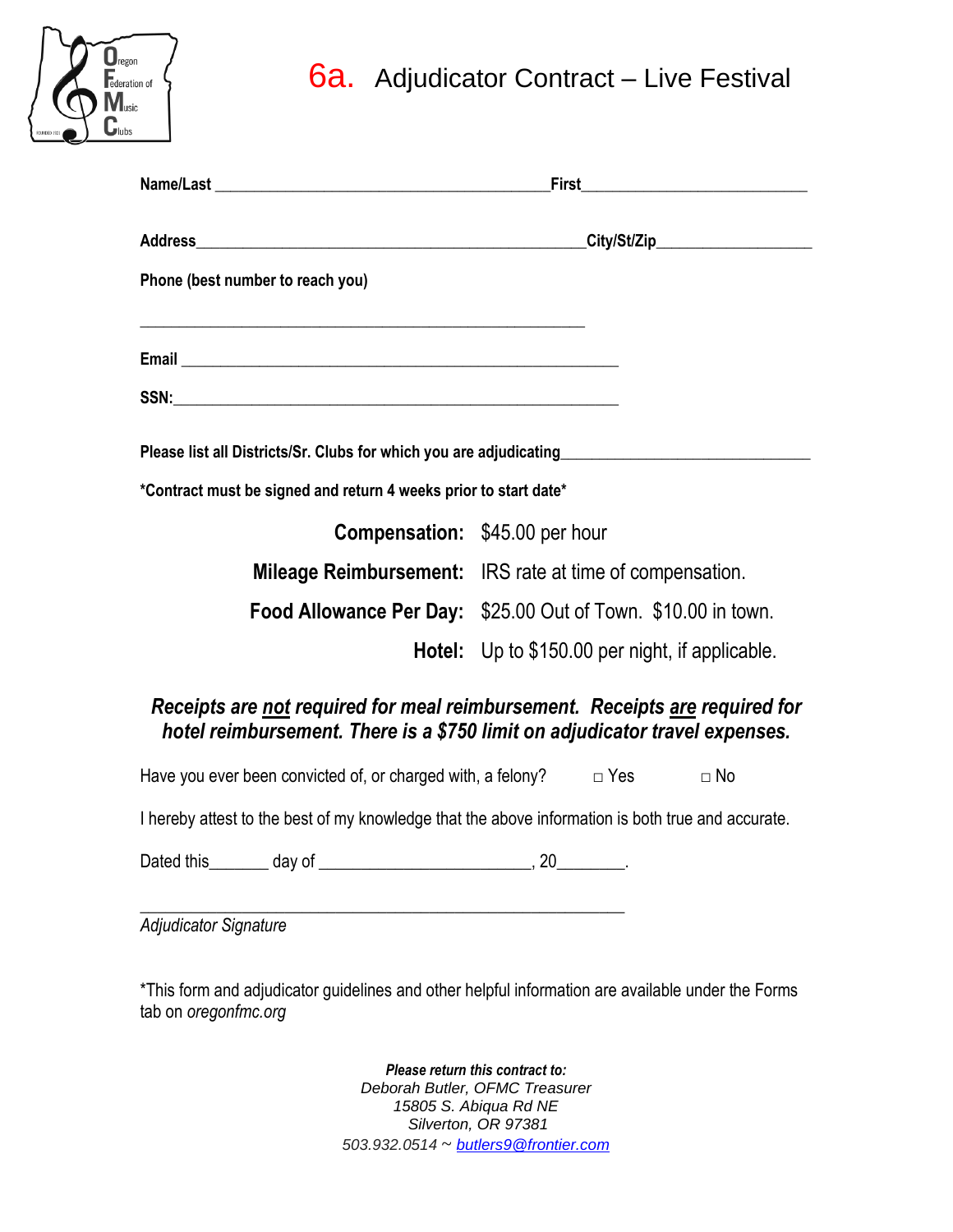# **6b.** Adjudicator Contract – online festivals

 $\sum_{\text{regon}}$  $\overline{\phantom{a}}$  ederation of **Music**  $C_{\text{lubs}}$ 

| Phone (best number to reach you)                                                                                                                                                         |                                 |                                      |                                                                                                                            |
|------------------------------------------------------------------------------------------------------------------------------------------------------------------------------------------|---------------------------------|--------------------------------------|----------------------------------------------------------------------------------------------------------------------------|
| <u> 1989 - Johann John Stone, markin sanadi ya kutoka mwaka wa 1989 - Amanduki amini wa 1989 - Amanduki amini wa </u>                                                                    |                                 |                                      |                                                                                                                            |
|                                                                                                                                                                                          |                                 |                                      |                                                                                                                            |
| Please list all Districts/Sr. Clubs for which you are adjudicating_____________________                                                                                                  |                                 |                                      |                                                                                                                            |
| *Contract must be signed and return 4 weeks prior to start date*                                                                                                                         |                                 |                                      |                                                                                                                            |
| Compensation: \$8.00 per entry - pre-primary through                                                                                                                                     | other instruments)<br>concertos | Elementary levels (or equivalent for | \$12 per entry - Medium level and above<br>(or equivalent for other instruments)<br>\$15 per entry - duets, ensembles, and |
| <b>Food Allowance Per Day: None</b>                                                                                                                                                      |                                 |                                      |                                                                                                                            |
| Have you ever been convicted of, or charged with, a felony? $\Box$ Yes $\Box$ No                                                                                                         |                                 |                                      |                                                                                                                            |
| (initial) I understand and agree that any scores provided for online adjudication may not be<br>reproduced or used in my personal studio or for any reason other than OFMC adjudication. |                                 |                                      |                                                                                                                            |
| I hereby attest to the best of my knowledge that the above information is both true and accurate.                                                                                        |                                 |                                      |                                                                                                                            |
|                                                                                                                                                                                          |                                 |                                      |                                                                                                                            |
| <b>Adjudicator Signature</b>                                                                                                                                                             |                                 |                                      |                                                                                                                            |
| *This form and adjudicator guidelines and other helpful information are available under the Forms<br>tab on oregonfmc.org                                                                | Please return this contract to: |                                      |                                                                                                                            |

*Deborah Butler, OFMC Treasurer 15805 S. Abiqua Rd NE Silverton, OR 97381 503.932.0514* ~ *[butlers9@frontier.com](mailto:butlers9@frontier.com)*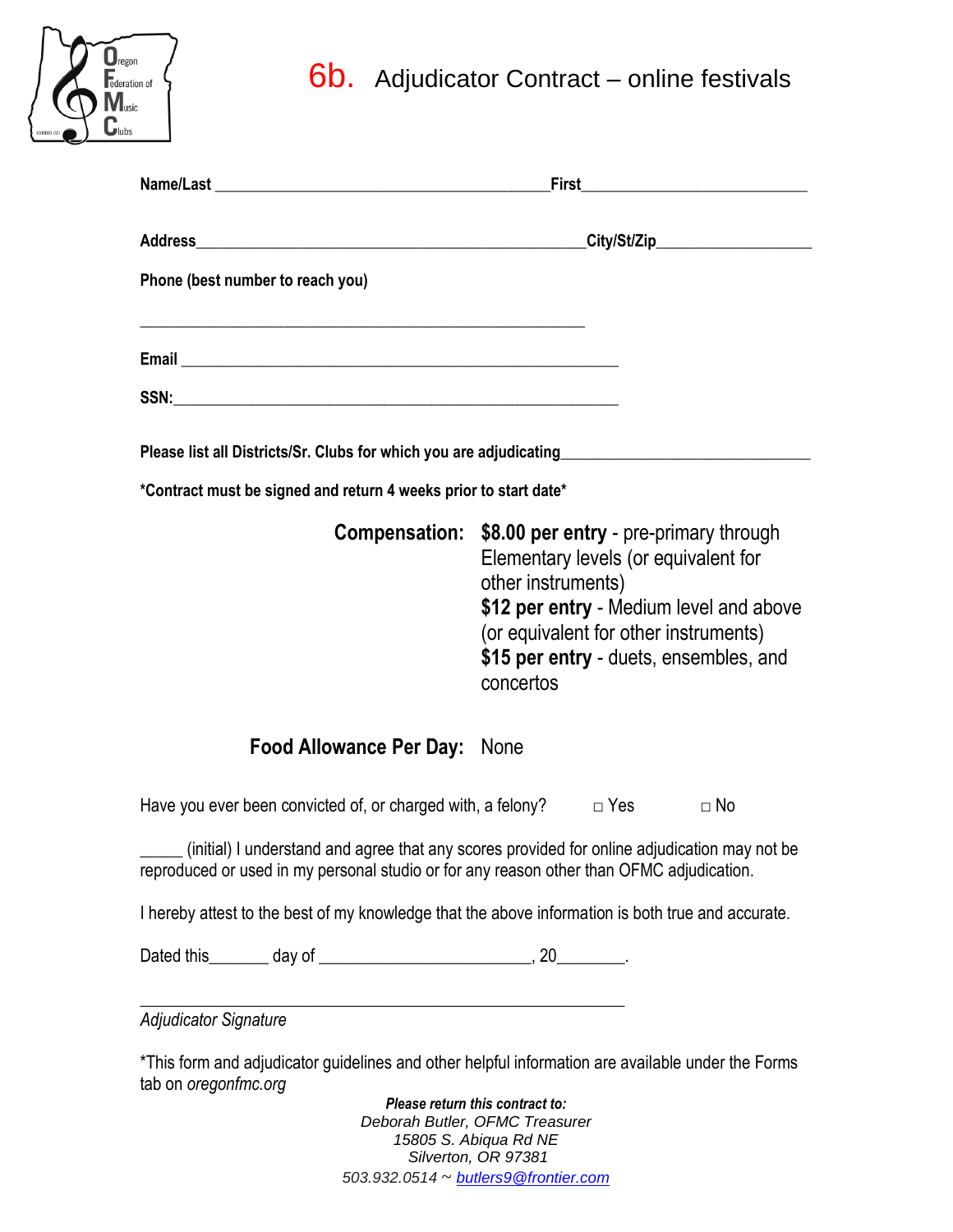

### 7a. Adjudicator Expense Report- Live Festival

\*\*\*You must fill out separate form for online adjudications\*\*\*

|                                                 |                                                  | Event (piano, vocal, etc) _______________ |                          |
|-------------------------------------------------|--------------------------------------------------|-------------------------------------------|--------------------------|
| <b>Judging Dates</b><br><b>Please list here</b> | <b>Total Hours In-person</b><br>(exclude meals): | $X$ \$45.00 per hour =                    |                          |
|                                                 | Virtual:                                         | X                                         |                          |
|                                                 | Total No. Miles Driven:                          | <b>X IRS Current</b><br>Allowance=        |                          |
| <b>Motel Dates</b>                              | <b>Total Nights:</b>                             | <b>Charge/Night:</b>                      | Total of Motel receipts: |

#### **TOTAL AMOUNT: State Chairman will total**

**Total Adjudication Days:**

Total of Meal Reimbursement:

\_\_\_\_\_\_\_\_\_\_\_\_\_\_\_\_\_\_\_\_

**Adjudicators**: Please include motel receipts and submit this form *within one week* to the Festival Coordinator. Use the back of this page for any further details.

**Please include receipts**

**Meals Reimbursement In Town (\$10.00/day):** □ **Out of Town (\$25.00/day):** □ *No receipts required for meals*

**Please submit a separate report for each area in which you adjudicate!**

**Festival Coordinators**: Please verify and **sign** this report, make a copy for your records, then forward the original to the OFMC Festival Chairman: Anna Cosma 19038 SW Tile Flat Rd. Beaverton, OR 97007

[themusicalpiano@gmail.com](http://themusicalpiano@gmail.com/)

Area Chairman Signature\_\_\_\_\_\_\_\_\_\_\_\_\_\_\_\_\_\_\_\_\_\_\_\_\_\_\_\_\_\_\_\_\_\_\_\_\_\_

State Chairman Signature\_\_\_\_\_\_\_\_\_\_\_\_\_\_\_\_\_\_\_\_\_\_\_\_\_\_\_\_\_\_\_\_\_\_\_\_\_\_

\*This form and adjudicator guidelines are available under the Forms tab on *oregonfmc.org*

*For OFMC Treasurer's Use Only:*

**Please list here:**

Date Paid: Check: Amount of Check: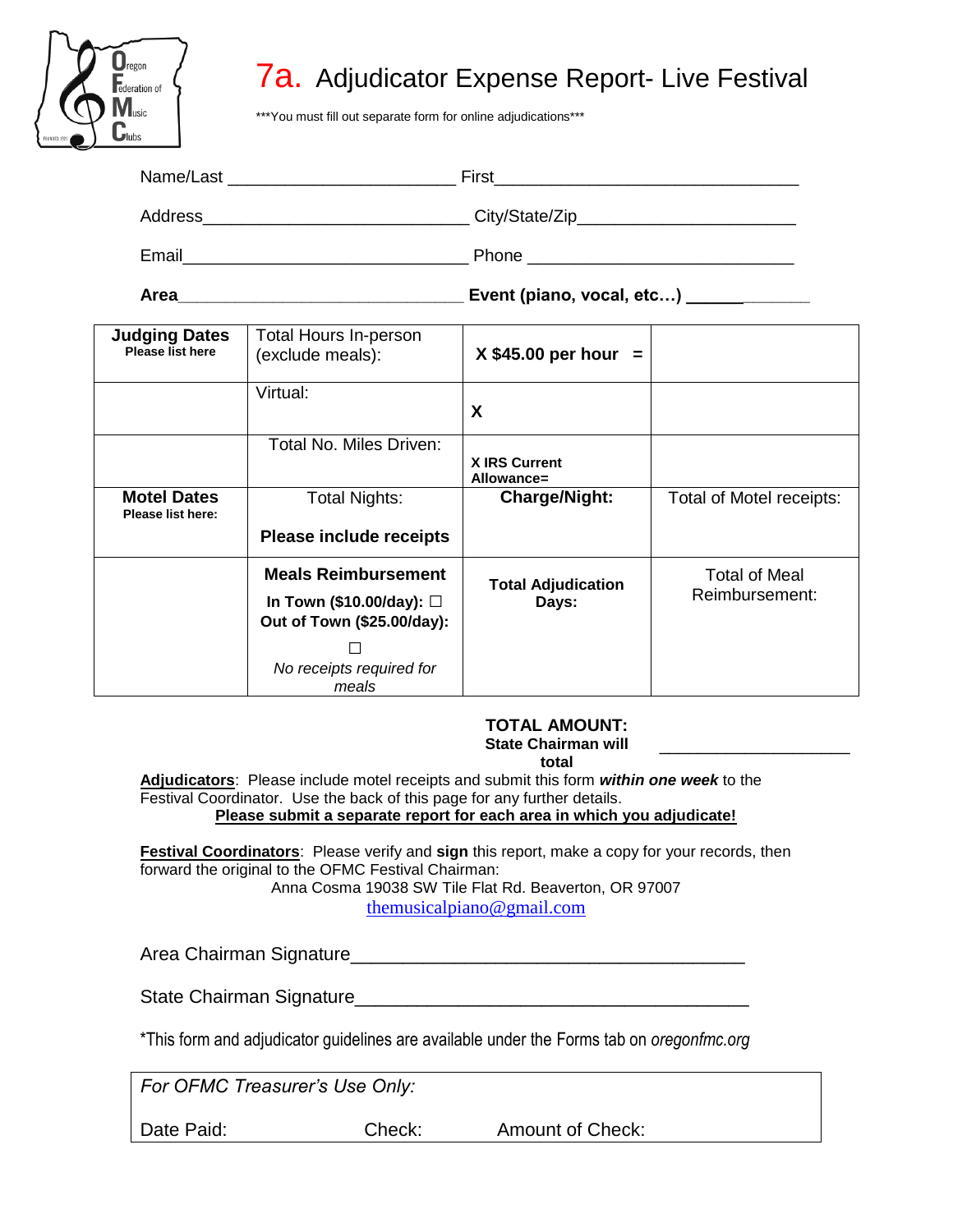

### **7b.** Adjudicator Expense Report- Online festival

\*\*\*You must fill out separate form for live adjudications\*\*\*

| Name/Last | First           |
|-----------|-----------------|
| Address   | City/State/Zip_ |
| Email     | Phone           |

**Area\_\_\_\_\_\_\_\_\_\_\_\_\_\_\_\_\_\_\_\_\_\_\_\_\_\_\_\_\_\_ Event (piano, vocal, etc…) \_\_\_\_\_\_\_\_\_\_\_\_\_**

| <b>Virtual Judging</b><br>Dates:               |              |                        | <b>Totals</b> |
|------------------------------------------------|--------------|------------------------|---------------|
| Pre-primary to<br><b>Elementary</b><br>levels: | # of entries | $X$ \$8.00 per entry = |               |
| <b>Medium and</b><br>above levels:             | # of entries | $X $12.00$ per entry = |               |
| Duets,<br>ensembles,<br>concerti:              | # of entries | $X $15.00$ per entry = |               |
| <b>Mailing/office</b><br>costs if needed:      |              |                        |               |

### **TOTAL AMOUNT:**

**State Chairman will** 

\_\_\_\_\_\_\_\_\_\_\_\_\_\_\_\_\_\_\_\_

**total**

#### **Please submit a separate report for each area in which you adjudicate!**

**Festival Coordinators**: Please verify and **sign** this report, make a copy for your records, then forward the original to the OFMC Festival Chairman:

Anna Cosma 19038 SW Tile Flat Rd. Beaverton, OR 97007

[themusicalpiano@gmail.com](http://themusicalpiano@gmail.com/)

Area Chairman Signature\_\_\_\_\_\_\_\_\_\_\_\_\_\_\_\_\_\_\_\_\_\_\_\_\_\_\_\_\_\_\_\_\_\_\_\_\_\_

State Chairman Signature\_\_\_\_\_\_\_\_\_\_\_\_\_\_\_\_\_\_\_\_\_\_\_\_\_\_\_\_\_\_\_\_\_\_\_\_\_\_

\*This form and adjudicator guidelines are available under the Forms tab on *oregonfmc.org*

*For OFMC Treasurer's Use Only:*

Date Paid: Check: Amount of Check: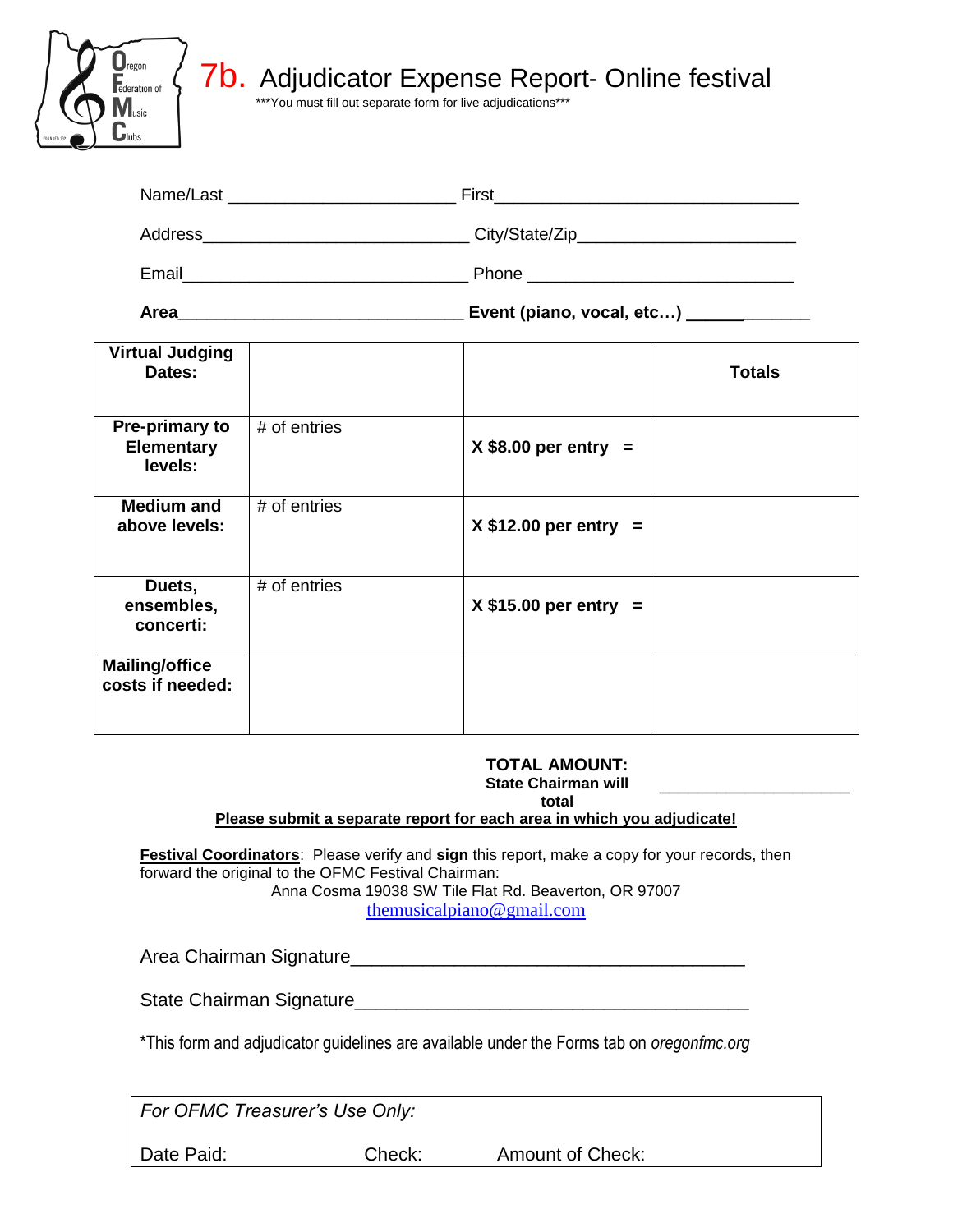

## 8. Festival Supplies Request

### **Please return this form 6 weeks prior to your Festival**

| Festival date_________________________ | Chairman______________________ |
|----------------------------------------|--------------------------------|
| <b>Street</b>                          |                                |
| Address                                | _City/State/Zip_____________   |
| <b>Email</b>                           |                                |
| Address                                | <b>Phone</b>                   |
|                                        |                                |

**Festival site\_\_\_\_\_\_\_\_\_\_\_\_\_\_\_\_\_\_\_\_\_\_\_\_\_\_\_\_\_\_\_\_\_\_\_\_\_\_\_\_\_\_\_\_\_\_\_\_\_\_\_\_\_\_**

**Total Estimated Number of Festival Entrants, All Events Combined\_\_\_\_\_\_\_**

|                                       | <b>Please send our Senior</b><br><b>Club this amount:</b> |
|---------------------------------------|-----------------------------------------------------------|
| <b>OFMC Rating Cards</b>              |                                                           |
| Ribbons - Yellow/Superior             |                                                           |
| Ribbons - Blue/Excellent              |                                                           |
| Ribbons – White/Performed             |                                                           |
| All Other Grades:                     |                                                           |
| (Satisfactory, Fair, Needs            |                                                           |
| Improvement)                          |                                                           |
| Certificates - Blue/ Superior         |                                                           |
| 1 <sup>st</sup> Year, non consecutive |                                                           |
| Certificates - Cream/ Superior        |                                                           |
| 2+ consecutive years                  |                                                           |
| (New) Special 3 consecutive year      |                                                           |
| superior certificate                  |                                                           |
| (New) Special 6 consecutive year      |                                                           |
| superior certificate                  |                                                           |
| (New) Special 9 consecutive year      |                                                           |
| superior certificate                  |                                                           |
| Do you need theory tests?             | No<br>Yes                                                 |

The NFMC Theory tests are revised every year, and clubs are required to use current tests. Theory **Practice Tests** are available online from the NFMC website: https://www.nfmc-music.org/festival/

> *Please send this form to:* **Anna Cosma, OFMC Festival Chairman 19038 SW Tile Flat Rd. Beaverton, OR 97007 (503) 432-3361 ~** t[hemusicalpiano@gmail.com](http://themusicalpiano@gmail.com/)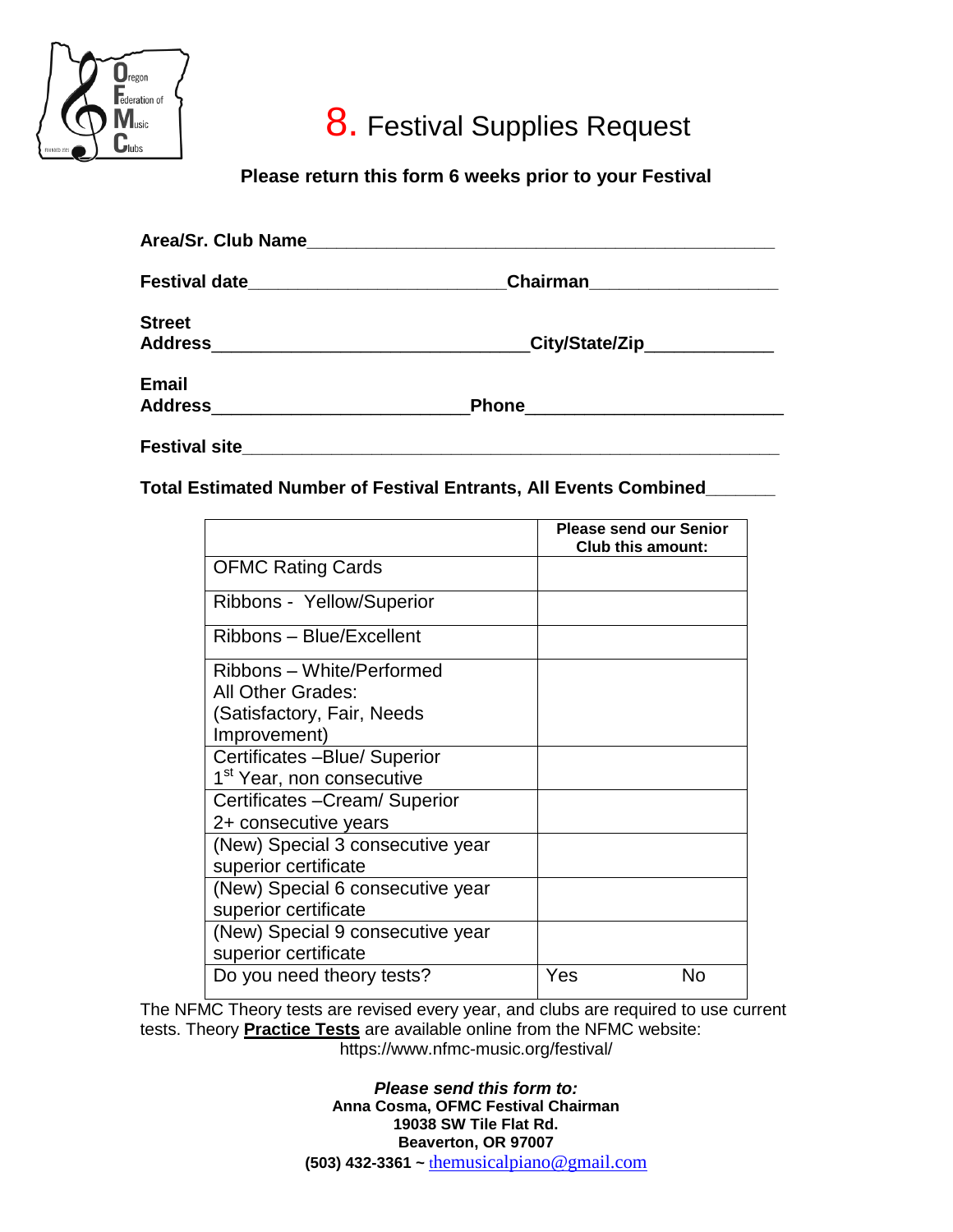

### **Please use a separate form for each student receiving a Grand (5th) and President's (6th) cup.**

| <b>Senior Club Name</b>                                                                                                                                                                                                                                                                                      |
|--------------------------------------------------------------------------------------------------------------------------------------------------------------------------------------------------------------------------------------------------------------------------------------------------------------|
| Date of Cup Presentation/Cup Recital                                                                                                                                                                                                                                                                         |
| Local Area/Sr. Club Festival Coordinator                                                                                                                                                                                                                                                                     |
| Your Local Area/Sr. Club Festival Coordinator and Cup Chairman may be the same person. This<br>person is responsible for receiving and inspecting cups, returning defective cups within 30 days to<br>the OFMC State Festival Cup Chairman, taking inventory of any surplus cups as well as storing<br>them. |
| Name and Address to send this cup order the control of the control of the control of the control of the control of the control of the control of the control of the control of the control of the control of the control of th                                                                               |
|                                                                                                                                                                                                                                                                                                              |

Email contact for this order example and phone phone phone  $\blacksquare$ 

| <b>Cup Number</b>                                 | Please send our<br><b>Senior Club This</b><br>Many: | <b>IMPORTANT:</b><br>*Grand (5 <sup>th</sup> ) and President's                  |
|---------------------------------------------------|-----------------------------------------------------|---------------------------------------------------------------------------------|
| $1st$ Cup- 6" (15 Points)                         |                                                     | Cups (6 <sup>th</sup> ) are <b>special order</b><br>cups. This form, along with |
| $2nd$ Cup- 8" (30 points)                         |                                                     | NFMC form JR 4-1, is required<br>for each student in to order &                 |
| $3rd$ Cup- 10" (45 points)                        |                                                     | process these cups.<br>For complete and detailed                                |
| $4th$ Cup- 12" (60 Points)                        |                                                     | instructions, please visit the<br>OFMC Website under the                        |
| *5 <sup>th</sup> Cup, "Grand"<br>(75 Points)      |                                                     | heading "Forms" and then<br>"Gold Cup Orders and                                |
| *6 <sup>th</sup> Cup, "Presidents"<br>(90 Points) |                                                     | Information."                                                                   |

Please indicate clearly if any cups to be ordered are Adult (silver) cups. Otherwise, all orders are processed as Junior (gold) cups.

> *Please send this form to the OFMC Gold Cup Chairman:* Fen-Fang Tsao 16075 SW Turtledove Lane, Beaverton, OR 97007 [fragrance888t@gmail.com](http://fragrance888t@gmail.com/)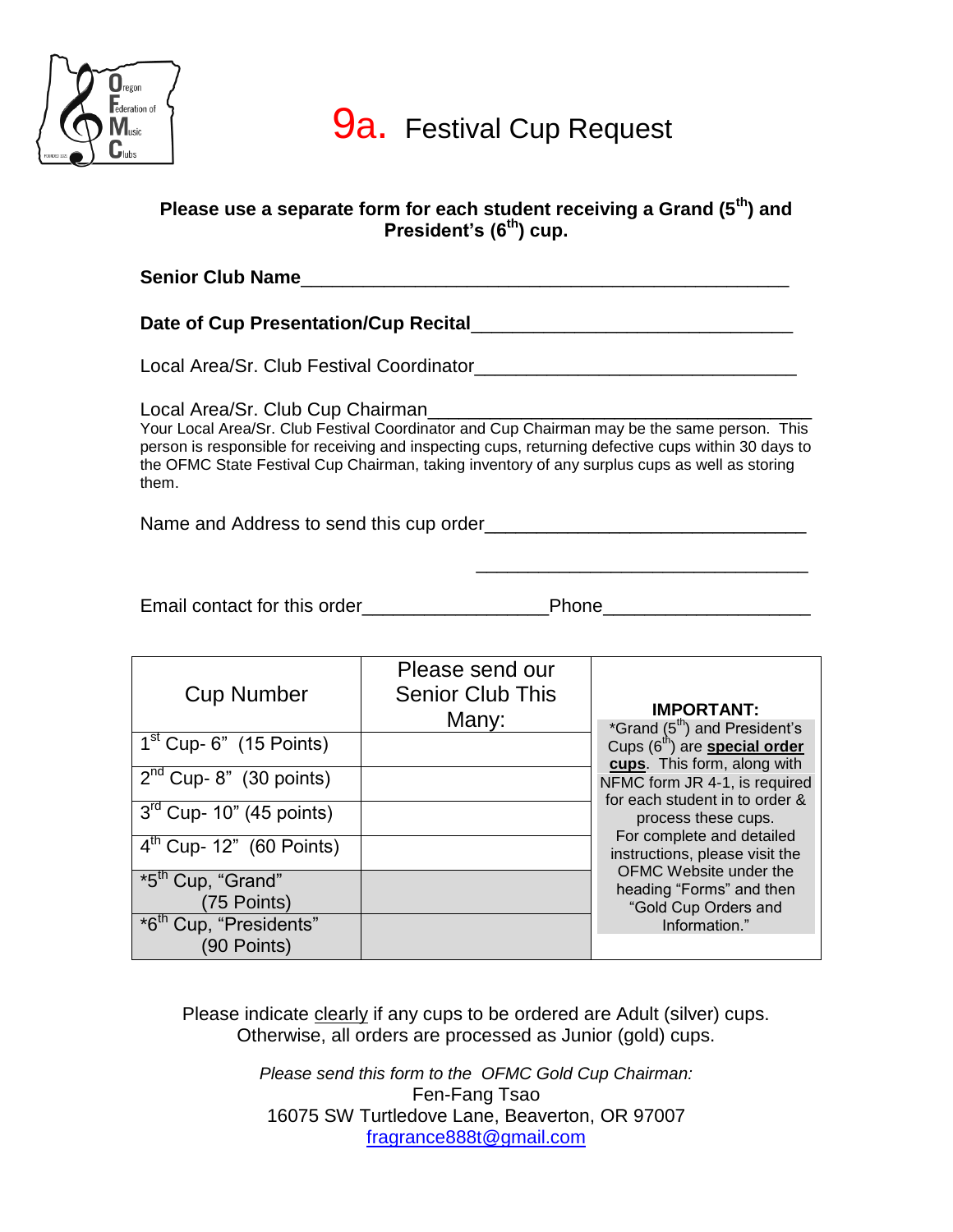

# 9b. Instructions for Ordering Gold Cups

**For Cups #1 through #4:** Each Senior Club fills out one "Gold Cup Order Form (9a)":

- Only one club representative may order these cups. (orders may not come from individual teachers)
- The order form can be found in two places on the OFMC website:
	- o Under "Forms," it is the document titled " Festival Cup Request"
	- o In the Chair Packet (complete), page 11 (form 9a)
- Send your order form to Fen-Fang Tsao, OFMC Festival Cup Chairman.
- Allow 4-6 weeks for delivery!

### **For Grand Cups (5th) and President's Cups (6th):**

### **At least 3 months prior to the student's festival performance:**

1. Verify the points for the student(s) involved. To do this, each teacher should request the individual student history for those potentially earning their Grand or President's cup. This history is likely kept with the local club's data processor or Festival's Chairman. If you have questions with point totals or combining points, contact the OFMC State Festival Chairman or the OFMC President.

### **At least 6 weeks prior to the student's festival performance:**

- 2. Each teacher with a student potentially earning a Grand or President's Cup should fill out these TWO forms:
	- 1. National form JR 4-1. This is a required NFMC (National) cup approval form. It is available at our state website under "Forms," and it titled "Grand/Presidents Cup Approval JR 4-1."
	- 2. Festival Cup Request (from OFMC website, under Forms). This is the only circumstance when this form may come from an individual teacher.
- 3. Send both forms to our OFMC State Gold Cup Chairman, Fen-Fang Tsao. Your cup will be ordered right away, but held at the trophy company until the student performs.
- 4. As soon as the student performs in Festival: Call or email Fen-Fang to report the score. Fen Fang will enter the information on the JR 4-1, and send it immediately to NFMC. NFMC will then immediately ship your cup to the address you submitted on the form.

\*\*Please do not contact the trophy company if you have problems with your gold cup order. If you have a problem with your order, please contact the OFMC State Gold Cup Chairman (Fen-Fang).\*\* Fen-Fang Tsao 16075 SW Turtledove Lane, Beaverton, OR 97007 [fragrance888t@gmail.com](http://fragrance888t@gmail.com/)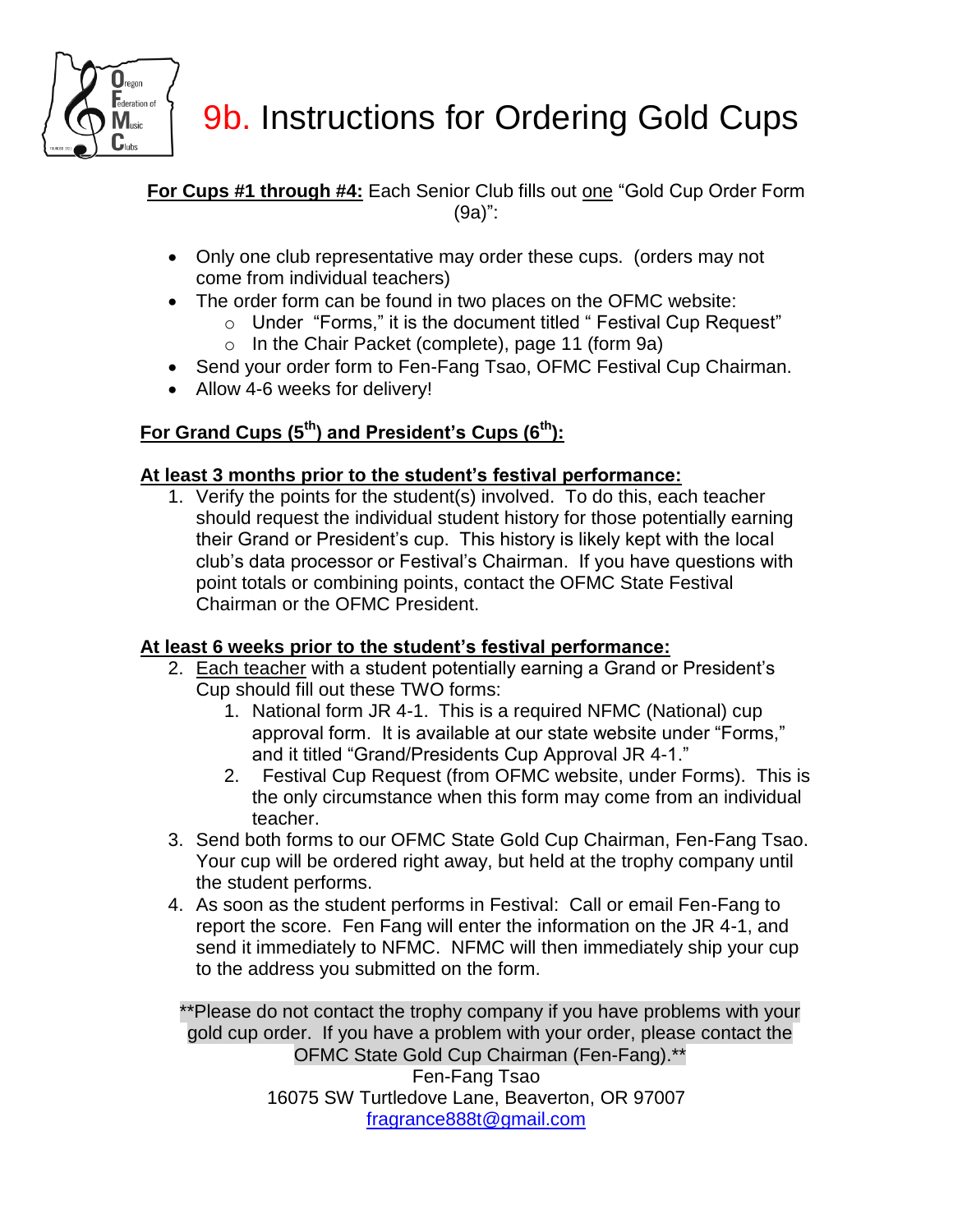

10. Festival Cup Tally

### **Please return by June 1**

**Festival Area Reporting\_\_\_\_\_\_\_\_\_\_\_\_\_\_\_\_\_\_\_\_\_\_\_\_\_\_\_\_\_\_\_\_\_\_\_\_\_\_\_\_\_\_\_**

**Date of Cup Presentation/Cup Recital\_\_\_\_\_\_\_\_\_\_\_\_\_\_\_\_\_\_\_\_\_\_\_\_\_\_\_\_\_\_\_\_**

| Type of Cup                       | Please state the |
|-----------------------------------|------------------|
| Gold- Junior                      | actual number of |
|                                   | cups earned:     |
| $1st$ Cup- 6"                     |                  |
| $2nd$ Cup-8"                      |                  |
| $3rd$ Cup- 10"                    |                  |
| $4^{th}$ Cup- 12"                 |                  |
| 5 <sup>th</sup> Cup, "Grand"      |                  |
| 6 <sup>th</sup> Cup, "Presidents" |                  |
| Silver- Adult                     |                  |

*Please mail this report to:*

**Anna Cosma, OFMC Festival Chairman 19038 SW Tile Flat Rd. Beaverton, OR 97007 (503) 432-3361 ~** t[hemusicalpiano@gmail.com](http://themusicalpiano@gmail.com/)